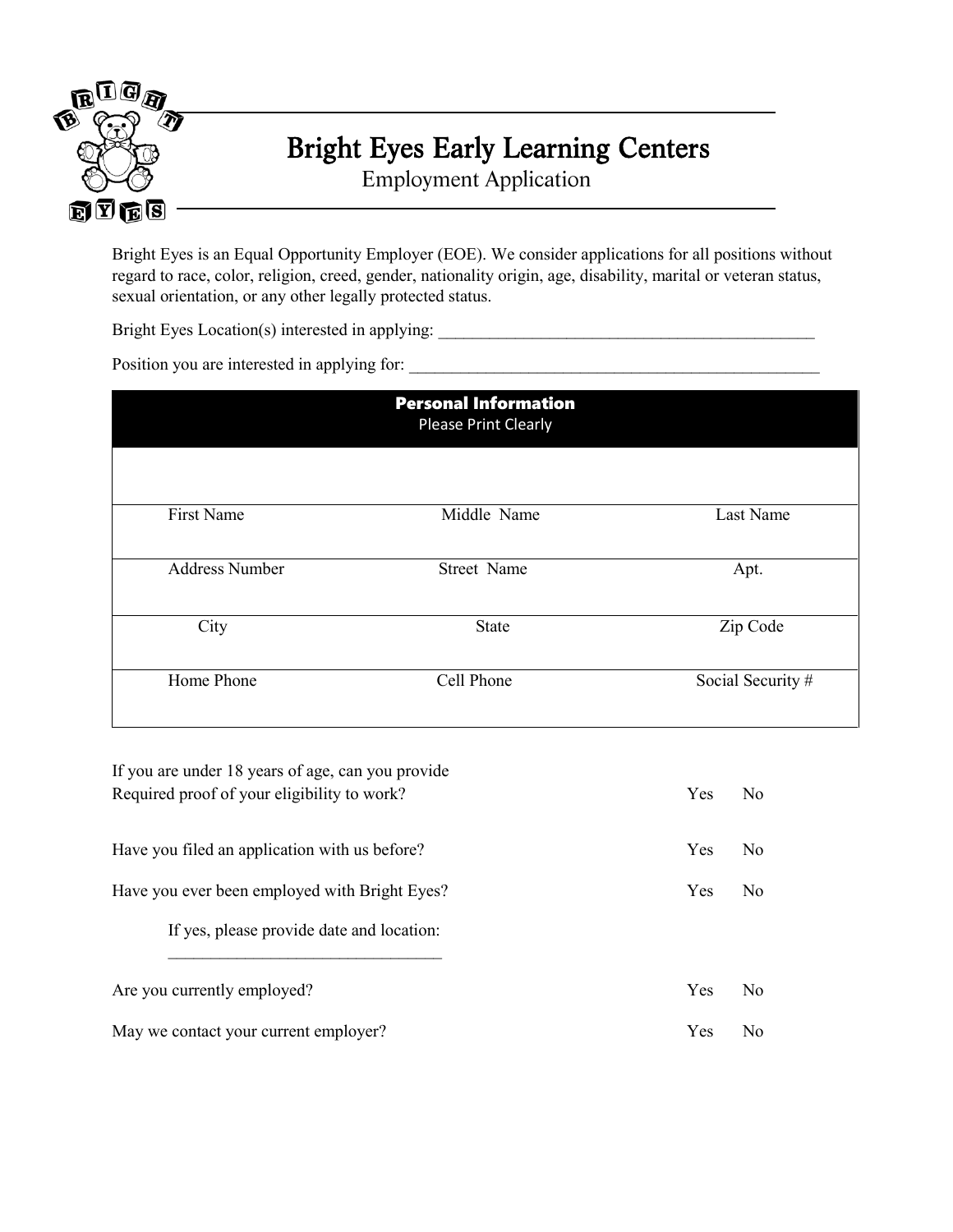Are you prevented from lawfully becoming employed in this country because of Visa or Immigration Status? (If yes, proof of citizenship or immigration status may be required upon employment)

Have you ever been convicted of a felony?  $\Box$  Yes  $\Box$  No

On what date will you be available to work?

|--|--|

| <b>Education</b> |                               |                 |                    |                   |
|------------------|-------------------------------|-----------------|--------------------|-------------------|
|                  | Name and Address of<br>School | Course of Study | Years<br>Completed | Diploma or Degree |
| High School      |                               |                 |                    |                   |
| College          |                               |                 |                    |                   |
| Other:           |                               |                 |                    |                   |

Do you speak, read and/or write any foreign languages?  $\Box$  Yes  $\Box$  No If yes, please list:

Please describe any specialized training. skills, and/or extracurricular activities that you have taken part  $\lim_{\longrightarrow}$ 

 $\mathcal{L}_\text{max} = \mathcal{L}_\text{max} = \mathcal{L}_\text{max} = \mathcal{L}_\text{max} = \mathcal{L}_\text{max} = \mathcal{L}_\text{max} = \mathcal{L}_\text{max} = \mathcal{L}_\text{max} = \mathcal{L}_\text{max} = \mathcal{L}_\text{max} = \mathcal{L}_\text{max} = \mathcal{L}_\text{max} = \mathcal{L}_\text{max} = \mathcal{L}_\text{max} = \mathcal{L}_\text{max} = \mathcal{L}_\text{max} = \mathcal{L}_\text{max} = \mathcal{L}_\text{max} = \mathcal{$ 

 $\_$ 

\_\_\_\_\_\_\_\_\_\_\_\_\_\_\_\_\_\_\_\_\_\_\_\_\_\_\_\_\_\_\_\_\_\_\_\_\_\_\_\_\_\_\_\_\_\_\_\_\_\_\_\_\_\_\_\_\_\_\_\_\_\_\_\_\_\_\_\_\_\_\_\_\_\_\_\_\_\_\_\_\_\_\_\_\_

Please describe any previous child care experience: \_\_\_\_\_\_\_\_\_\_\_\_\_\_\_\_\_\_\_\_\_\_\_\_\_\_\_\_\_\_\_\_\_\_\_\_\_\_\_\_\_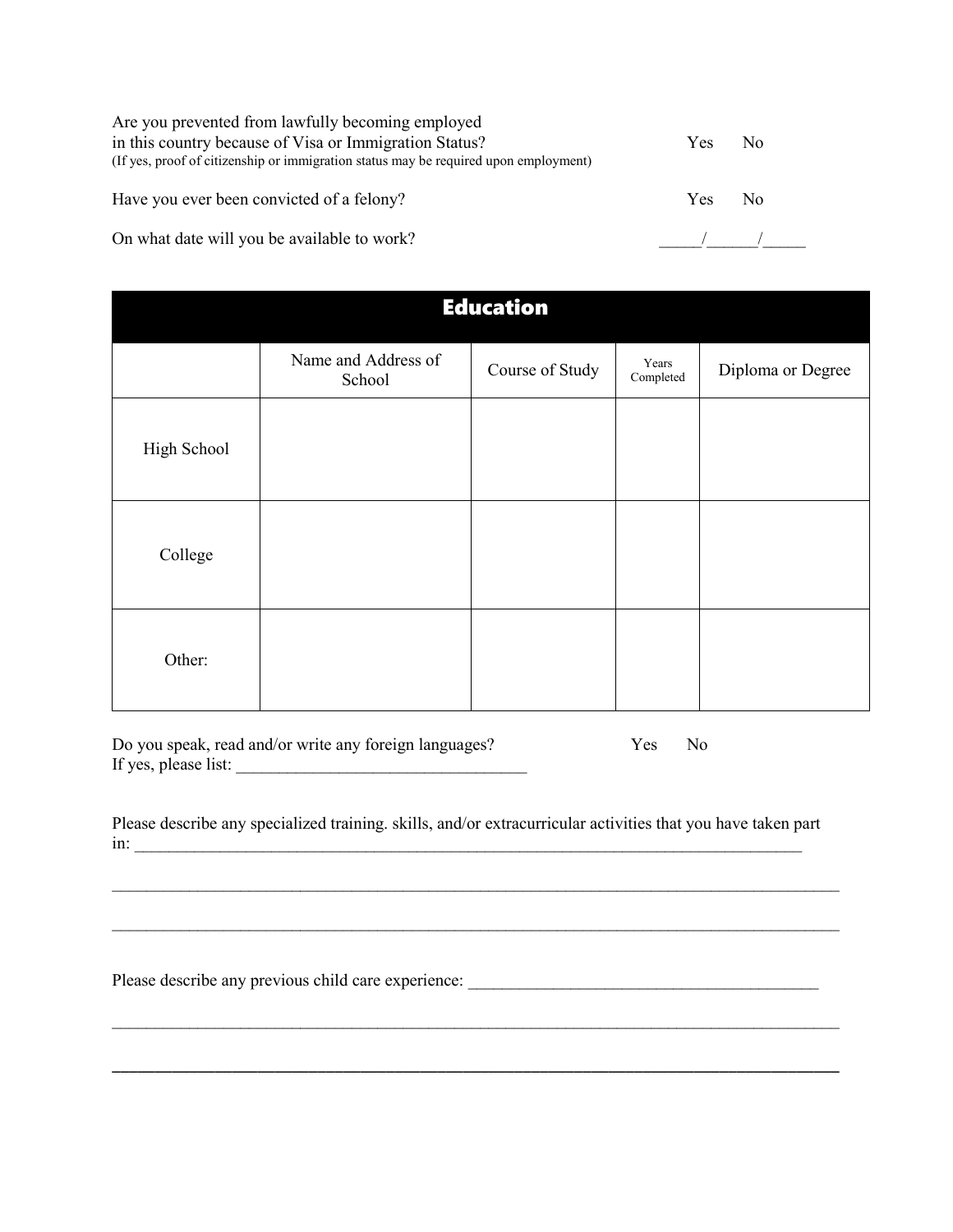## Employment History

Please start with your present job or last job. Include any job related military service or volunteer work.

| Employer               | Telephone Number                                         | Dates<br>Employed<br>Start<br>End              | Work/Tasks<br>Performed |
|------------------------|----------------------------------------------------------|------------------------------------------------|-------------------------|
| Address                | May we contact this<br>employer?<br>$\Box$ Yes $\Box$ No | <b>Hourly Rate</b><br><b>Starting</b><br>Final |                         |
| Job Title              | Reasons for leaving                                      |                                                |                         |
| <b>Supervisor Name</b> |                                                          |                                                |                         |

| Employer               | Telephone Number                                         | Dates<br>Employed<br><b>Start</b><br>End | Work/Tasks<br>Performed |
|------------------------|----------------------------------------------------------|------------------------------------------|-------------------------|
| Address                | May we contact this<br>employer?<br>$\Box$ Yes $\Box$ No | Hourly Rate<br>Final<br>Starting         |                         |
| Job Title              | Reasons for leaving                                      |                                          |                         |
| <b>Supervisor Name</b> |                                                          |                                          |                         |

| Employer               | Telephone Number                                         | Dates<br>Employed<br>Start<br>End              | Work/Tasks<br>Performed |
|------------------------|----------------------------------------------------------|------------------------------------------------|-------------------------|
| Address                | May we contact this<br>employer?<br>$\Box$ Yes $\Box$ No | <b>Hourly Rate</b><br><b>Starting</b><br>Final |                         |
| Job Title              | Reasons for leaving                                      |                                                |                         |
| <b>Supervisor Name</b> |                                                          |                                                |                         |